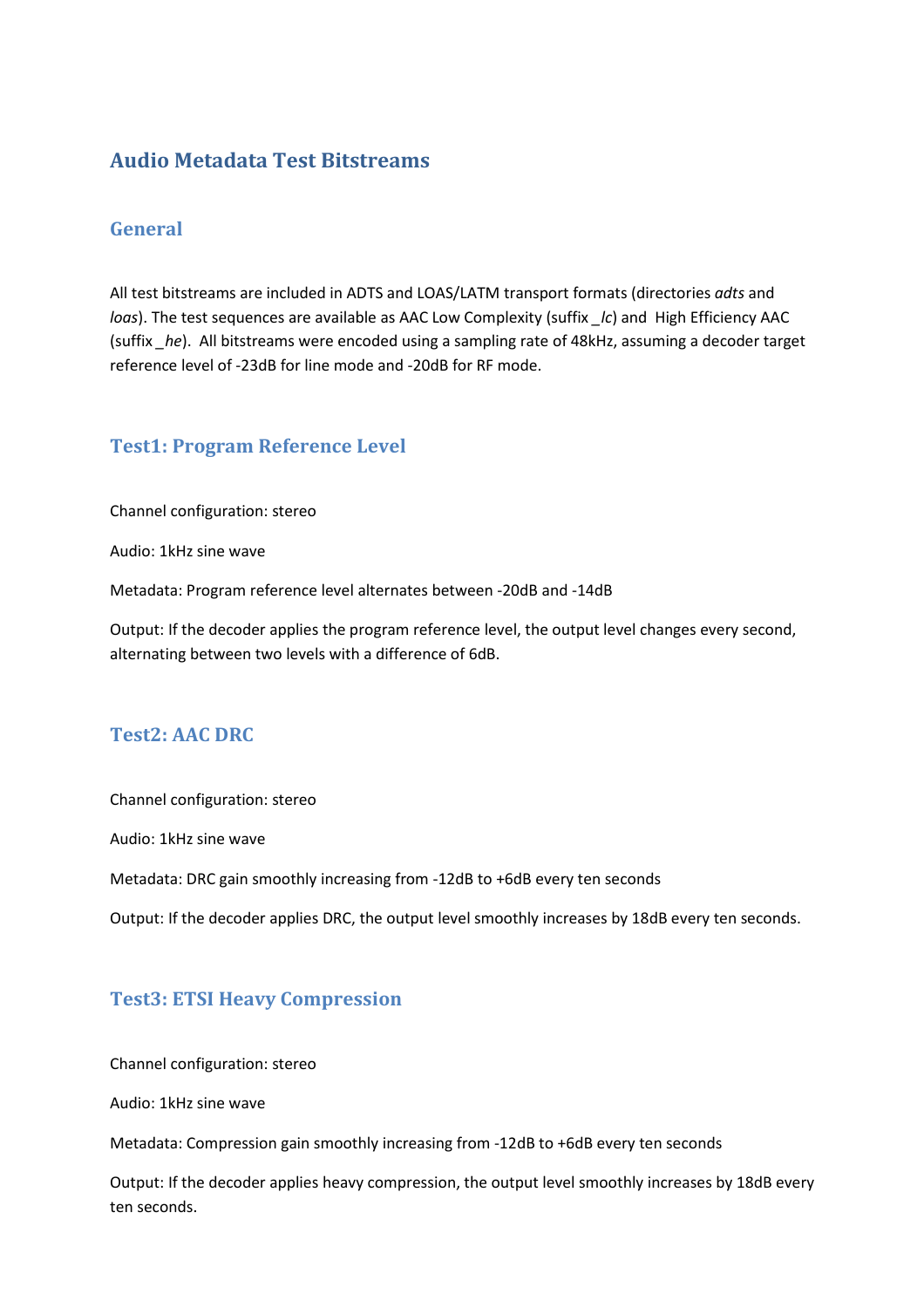## **Test4, Test40: AAC Mixdown Coefficient**

Channel configuration: 5.1

Audio: White noise in front channels, 1kHz sine wave in rear channels

Metadata: Mixdown coefficient -3dB, -6dB, -9dB, 0 (each for one second)

If the decoder applies stereo downmixing, the white noise has a constant level in the output while the level of the sine wave decreases by 3dB every second before disappearing for one second.

### **Test5: ETSI Center Downmix Level**

Channel configuration: 5.1

Audio: White noise in left and right front and rear channels, 1kHz sine wave in center channel

Metadata: Center downmix coefficient 0dB, -1.5dB, -3dB, -4.5dB, -6dB, -7.5dB, -9dB, 0 (each for one second)

Output: If the decoder applies stereo downmixing, the white noise has a constant level in the output while the level of the sine wave decreases by 1.5dB every second before disappearing for one second.

# **Test6: ETSI Surround Downmix Level**

Channel configuration: 5.1

Audio: White noise in front channels, 1kHz sine wave in rear channels

Metadata: Surround downmix coefficient 0dB, -1.5dB, -3dB, -4.5dB, -6dB, -7.5dB, -9dB, 0 (each for one second)

Output: If the decoder applies stereo downmixing, the white noise has a constant level in the output while the level of the sine wave decreases by 1.5dB every second before disappearing for one second.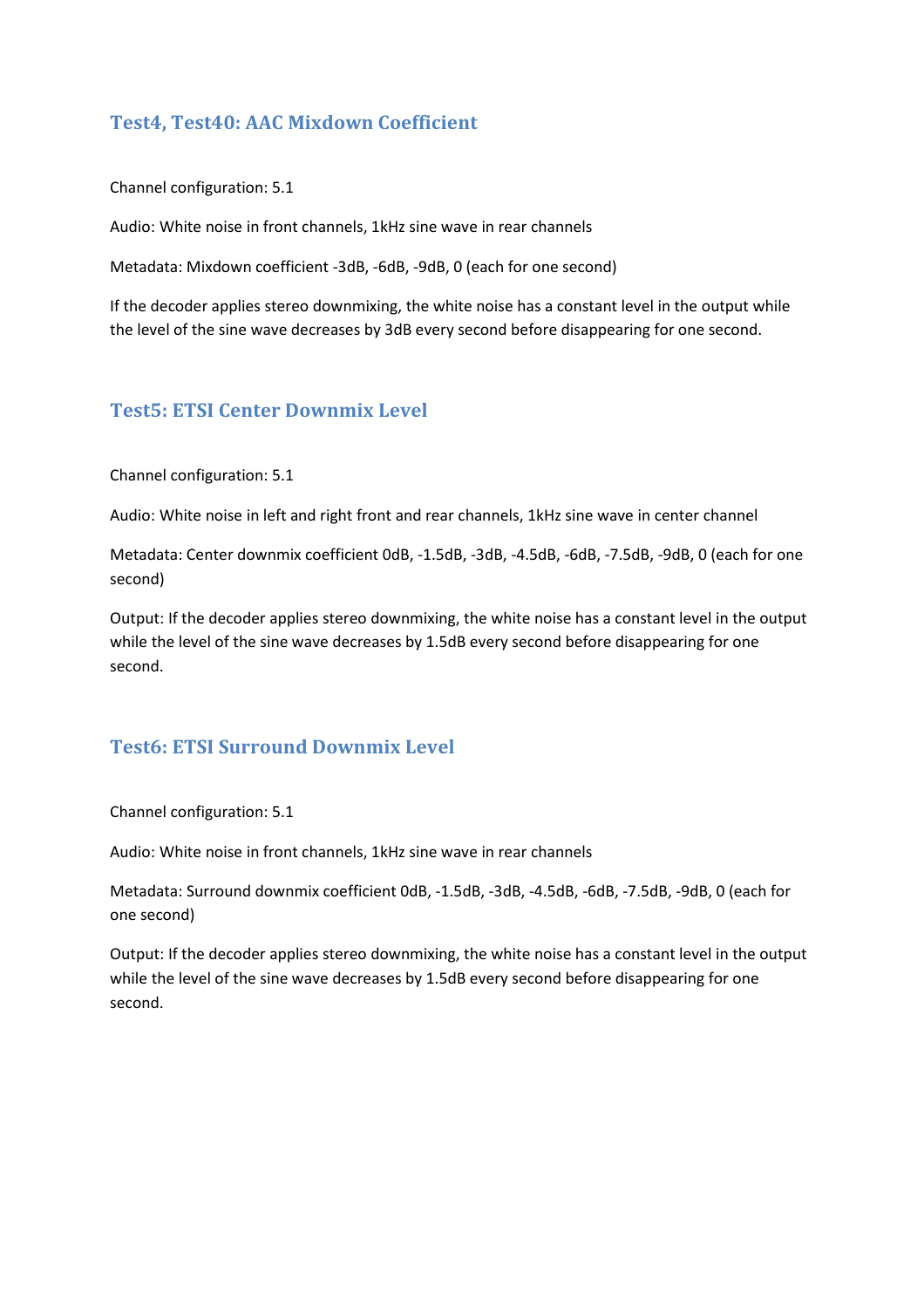# **Test7: Downmix Limiting**

Channel configuration: 5.1

Audio: 30Hz sine wave in all channels with amplitude increasing linearly from zero to full scale every ten seconds

Metadata: Center and surround downmix coefficients -3dB, DRC gains prevent stereo downmix clipping, heavy compression gains prevent stereo and mono downmix clipping

Output: If the decoder applies stereo downmixing in line or RF mode or mono downmixing in RF mode, the DRC/compression gains prevent the downmix from clipping.

### **Test8: AAC Multiband DRC**

Channel configuration: stereo

Audio: Mix of eight sine waves (one in each DRC band)

Metadata: Eight DRC bands, gains: one band +12dB, one band -12dB, other bands 0dB, shift by one band every second

Output: If the decoder applies DRC, six of the eight frequencies will have the same level while the remaining two have levels of +12dB and -12dB. Every second the gains are shifted (cyclically) upward by one band.

### **Test9: AAC Multiband DRC**

Channel configuration: stereo

Audio: White noise

Metadata: Eight DRC bands, gains: one band +12dB, one band -12dB, other bands 0dB, shift by one band every second

Output: If the decoder applies DRC, six of the eight frequency bands have the same level while the remaining two have levels of +12dB and -12dB. Every second the gains are shifted (cyclically) upward by one band. The output spectrograms for AAC LC and HE AAC are show below: